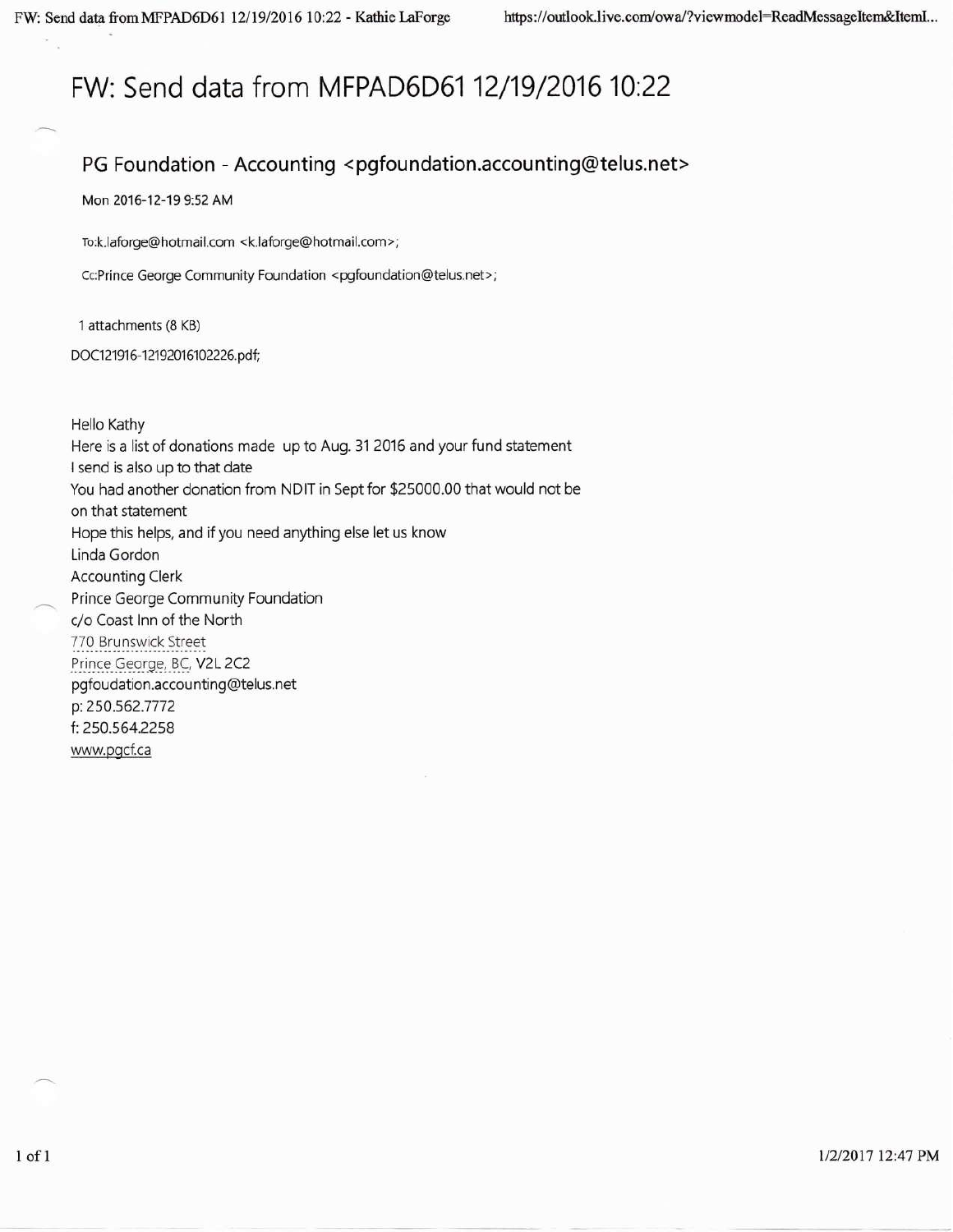# RE: Financial Statement for Vanderhoof Community Foundation

### Cindy Storozinski <pgfoundation@telus.net>

Thu 2016-12-15 9:02 AM

To:'Kathie LaForge' <k.laforge@hotmail.com>;

Cc:pgfoundation.accounting@telus.net <pgfoundation.accounting@telus.net>;

#### Hi Kathie,

No problem with the late request. My apologies for not having the information out to you earlier.

This year everything was started later and there have been more checks and balances as the new accounting clerk wants to ensure things are done properly. I have cc'd her on this and she will be able to send you a copy directly.

As for the investment manager, his name is John Cairns. He is the Director and Senior Portfolio Manager with Scotia Wealth Management. You can reach him at john.cairns@scotiawealth.com or Tel: 604-718-7141

Please let me know if there is anything further that you require.

I hope you have a wonderful holiday season and I look forward to meeting you in 2017!

Best regards, Cindy

-----Original Message-----

From: Kathie LaForge [mailto:k.laforge@hotmail.com] Sent: Wednesday, December 14, 2016 5:06 PM To: Cindy Storozinski <pgfoundation@telus.net> Cc: Ray Lemoigne <rlemoigne2002@yahoo.ca>; Ken Simon <ken.simon@kbsimoncorp.ca> Subject: Financial Statement for Vanderhoof Community Foundation

Cindy

We are having our AGM on Monday afternoon, 19 Dec and I apologize for this late request, could u provide us with the latest financial statements on our account?

Can u remind again of the Investment firm that is managing our money?

Kathie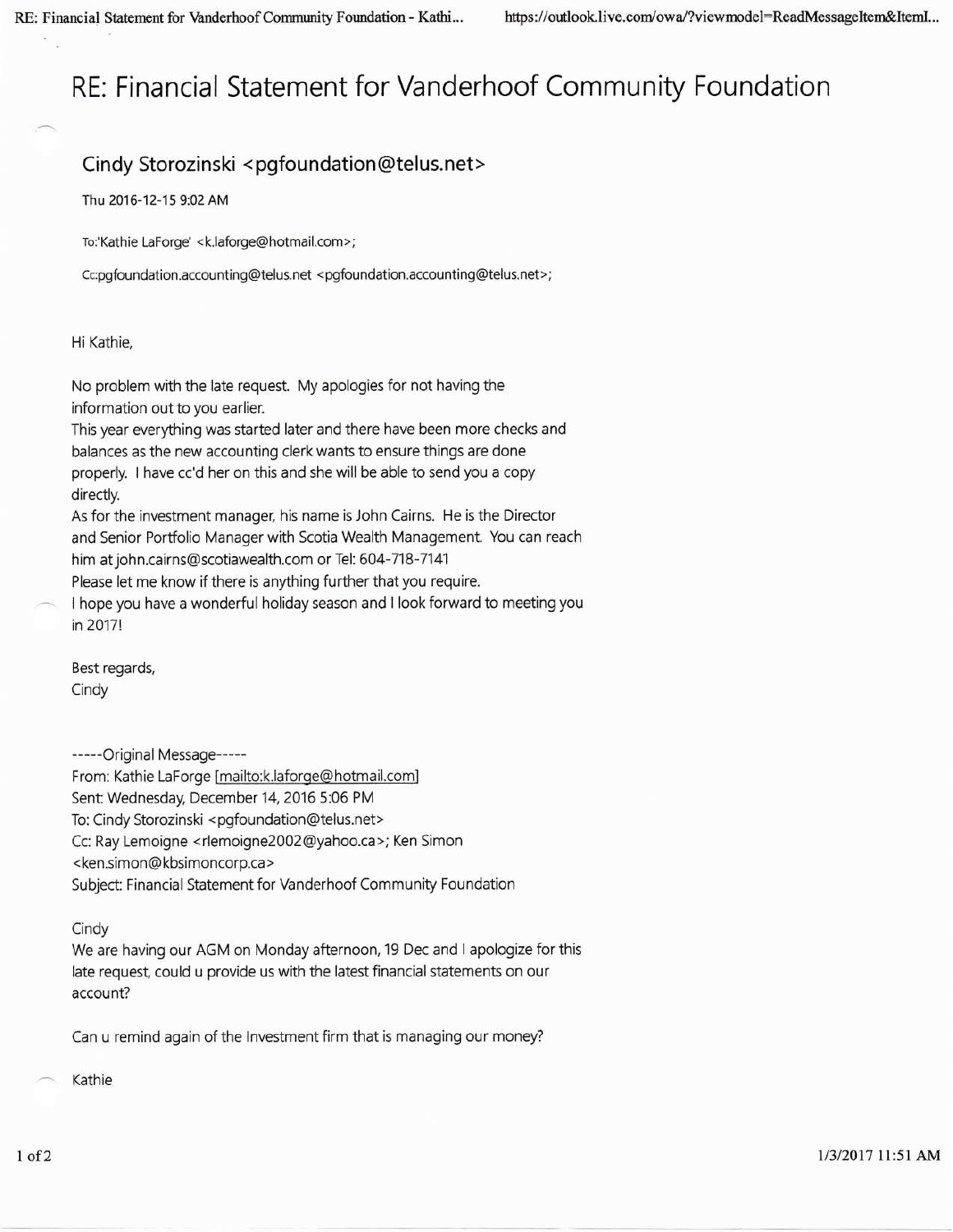## **Vanderhoof Community Foundation**

#### **Total Fund Balance, Beginning of Period**

| A) Capital                                               |            |
|----------------------------------------------------------|------------|
| Balance, beginning of period                             |            |
| Adjustments                                              |            |
| Balance, after adjustments                               |            |
| <b>Donations Received</b>                                | 100,000.00 |
| Balance, end of period                                   | 100,000.00 |
|                                                          |            |
| <b>B) Stability Reserve</b>                              |            |
| Balance, beginning of period                             |            |
| Transfer from / (to) Capital                             |            |
| Transfer from / (to) Undistributed Income                | 2,972.40   |
| Transfer from / (to) Available to Grant                  |            |
| Balance, end of period                                   | 2,972.40   |
|                                                          |            |
| C) Undistributed Income                                  |            |
| Balance, beginning of period                             |            |
| Interest, dividends and realized gains<br>Income:        | 1,403.95   |
| Change in Unrealized cpaital gains and losses<br>Income: | 1,844.93   |
| <b>Deduct: Administration fees</b>                       | (276.48)   |
| Undistributed Income, net                                | 2,972.40   |
| Transfer from / (to) Capital                             |            |
| Transfer from / (to) Stability Reserve                   | (2,972.40) |
| Transfer from / (to) Available to Grant                  |            |
| Transfer from / (to) Other Funds                         |            |
| Balance, end of period                                   |            |
| D) Available to Grant                                    |            |
| Balance, beginning of period                             |            |
| Transfer from / (to) Capital for granting                |            |
| Transfer from / (to) Stability Reserve for granting      |            |
| Transfer from / (to) Undistributed Income for granting   |            |
| Transfer from / (to) Other Funds                         |            |
| <b>Subtotal</b>                                          |            |
| <b>Grants Disbursed</b>                                  |            |
| Balance, end of period                                   |            |
|                                                          |            |
| TOTAL FUND BALANCE, End of Period (A + B + C + D)        | 102,972.40 |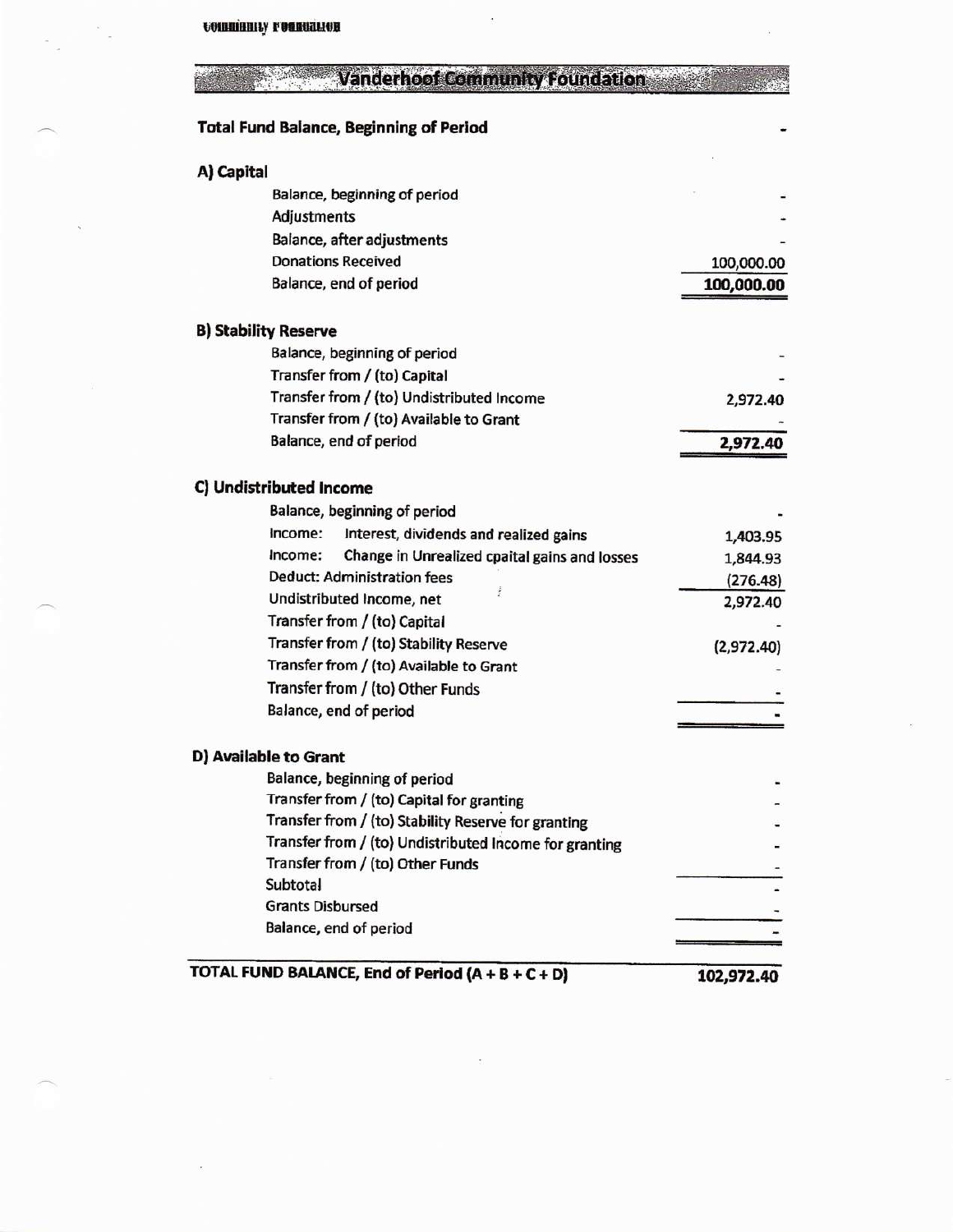## **Prince George Community Foundation**

i.

## Fund Allocation by Date

Dec-19-2016

|                                      | <b>Trans Date</b> | Account                        | Debit | Credit     |
|--------------------------------------|-------------------|--------------------------------|-------|------------|
| Vanderhoof Community Foundation En   |                   |                                |       |            |
| <b>District of Vanderhoof</b>        | Aug-09-2016       | 4010-*** - Donations - General | 0.00  | 25,000.00  |
| <b>NDI Trust</b>                     | Jun-21-2016       | 4010-*** - Donations - General | 0.00  | 25,000.00  |
| Regional District of Bulkley Nechako | May-12-2016       | 4010-*** - Donations - General | 0.00  | 25,000.00  |
| <b>District of Vanderhoof</b>        | Feb-25-2016       | 4010-*** - Donations - General | 0.00  | 25,000.00  |
|                                      |                   | Total:                         | 0.00  | 100,000.00 |
|                                      |                   | <b>Grand Total:</b>            | 0.00  | 100,000.00 |